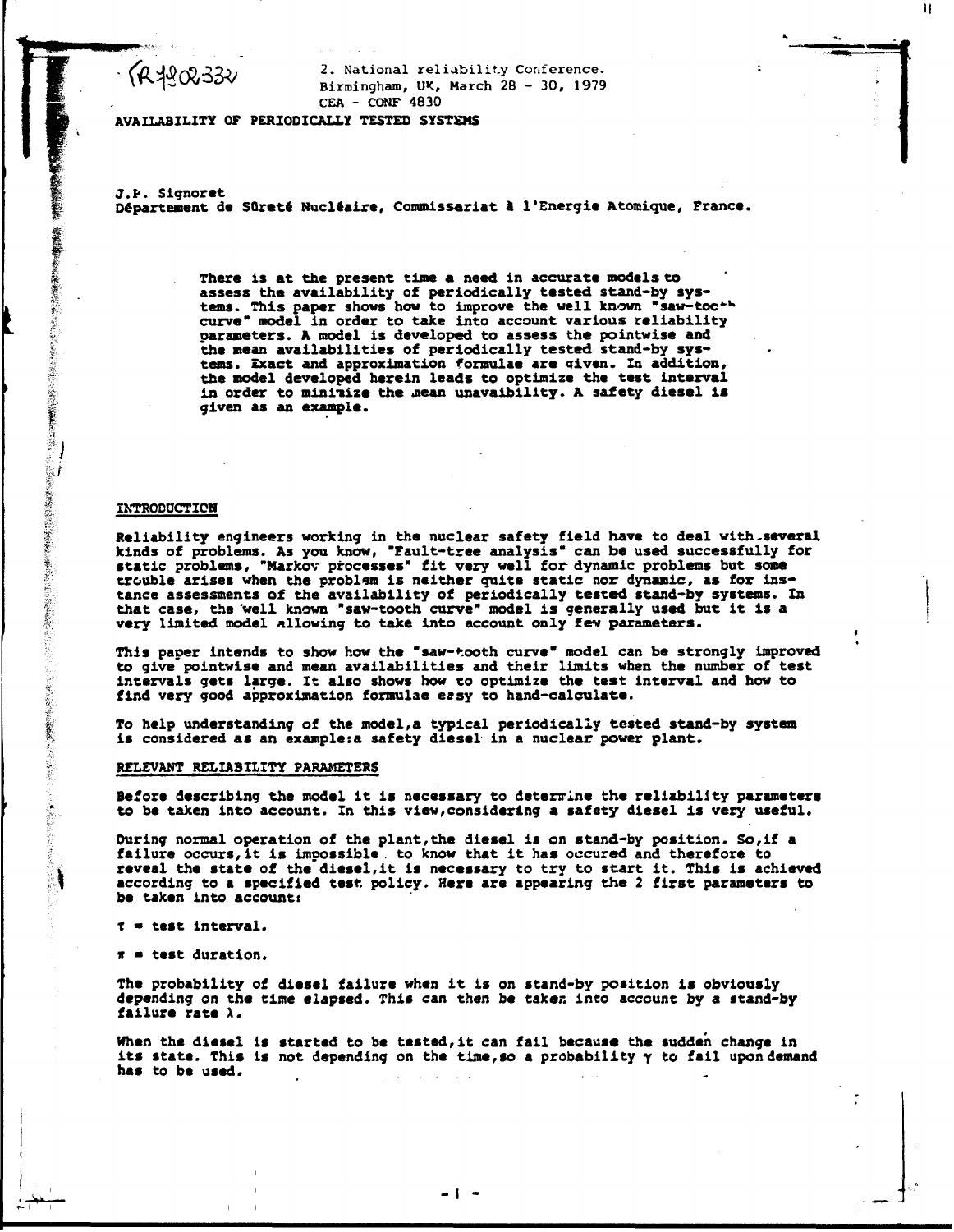During the test, the diesel is in a running state, then a running failure rate  $\lambda^*$ **is needed to assess the probability of diesel failure when running.** 

**If a failure is detected after a test has been performed,repair begins at once and a repair rate u is necessary to evaluate the probability of the diesel repairing.** 

To summarize,6 parameters (T, T,  $\lambda$ ,  $\gamma$ ,  $\lambda'$ ,  $\mu$ ) have to be used to modelise the diesel behaviour from a reliability point of view. This is tru**e for every periodically tested stand-by system.** 

## **POINTWTSE AVAILABILITY**

At the time  $t_1 = 0$ , it is intended to perform later on tests at times  $t_2$ ,  $t_3$ ,..., $t_4$ .

Just before the time t, scheduled to perform the test n<sup>o</sup>i, the system can be in **either of the 3 following states':** 

**- under repair : probability a.** 

**- failed on stand-by : probability b.** 

**- available : . probability c.** 

When the system is under repair, the test is cancelled. In the other cases the test **can be really performed.** 

**Just after the time scheduled for ending the test n\*i,the system can be in either of the 4 following states:** 

**- under repair : probability e,** 

**- failed on stand-by : probability g.** 

**- detected failure : probability d.** 

**- available : probability f.** 

**Repair and stand-by failure states only occur when the test has been previously cancelled.** *•* 

 $\cdot$ 

**During the test performance,two different situations have to be considered:** 

- 1<sup>st</sup> situation : the diesel is <u>not available</u> for its safety function.

**- 2 <sup>a</sup> situation : the diesel is available for its safety function.** 

**Very different from a reliability point of view,these 2 situations are however very close,mathematically speaking.** 

**The test interval can be divided into 2 parts:' the part scheduled to perform the test which lasts ir and the part when the diesel is on stand-by position which**   $\texttt{lasts} \; \theta = \tau - \pi.$ 

**Let us consider a time** *6* **belonging to the part scheduled to perform the test. For the first situation,the diesel can be available at this time 6 only if:** 

**- the scheduled test has been cancelled (a^)** 

**- the repair has been ended at** *&'<&* 

**- the system has not failed again between** *&'* **and** *6* 

So we obtain for  $\delta \in [0,\pi]$  :

 $A_i(6) = A_i \frac{u}{u-1} \left[ e^{-\lambda_0^2} e^{-\mu_0^2} \right] \ldots$ 

**Let us consider now a time & after the test has been achieved. Three cases have to** 

**2 -**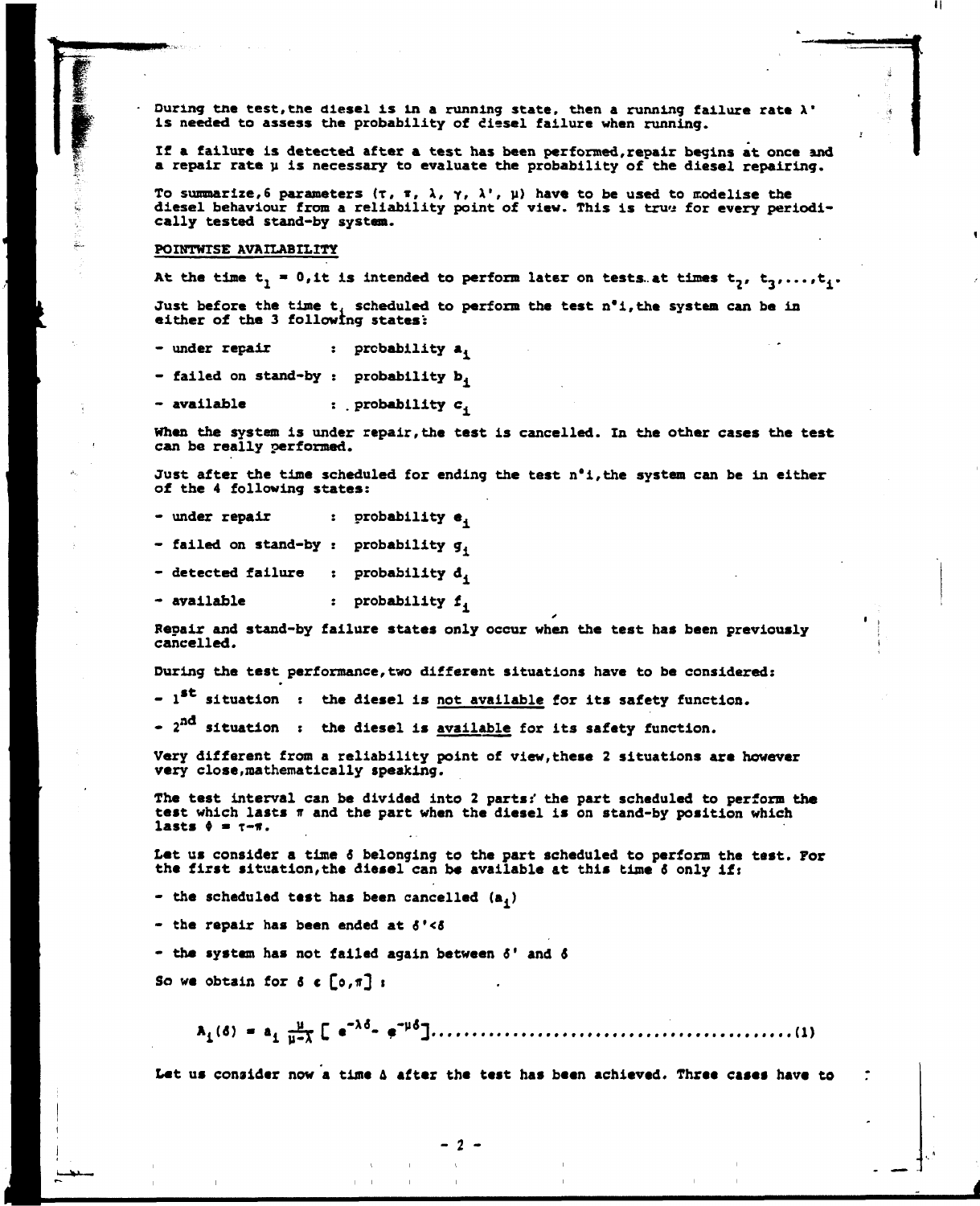**be considered to find the pointwise availability:** 

**- system under repair at the end of the test, repair finished at &'<& \$-\*, no system failure since A':** 

$$
(e_i + d_i) \frac{\mu}{\mu - \lambda} \left[ e^{-\lambda \lambda} - e^{-\mu \Delta} \right]
$$

- **system in a non-detected failure state at the time scheduled to end the test. In this case the system remains unavailable.**
- **system available at the end of the test,no failure between o and a:**

$$
f_{\mathbf{i}} e^{-\lambda \Delta} = \left[1 - (e_{\mathbf{i}} + g_{\mathbf{i}} + d_{\mathbf{i}})\right] e^{-\lambda \Delta}
$$

**Gathering these results give the following formula for the system availability during stand-by position:** 

$$
\lambda_{1}(\Delta) = e^{-\lambda \Delta} \left[ 1 - g_{1} + \frac{\lambda}{\mu - \lambda} (e_{1} + d_{1}) \right] - \frac{\mu}{\mu - \lambda} (e_{1} + d_{1}) e^{-\mu \Delta} \dots \dots \dots \dots \dots \dots \tag{2}
$$

**(This formula can be used for the two situations ; the formula n\*l can only be used for the first situation but it is easy to establish a similar formula cor the second case).** 

It is now necessary to determine the values of  $a_1$ ,  $b_1$ ,  $e_1$ ,  $d_1$  and  $q_1$  to calculate **the system pointwise availability. -**

**a,+. • P{system under repair at the time t,+, scheduled to perform test n'i+ll This event occurs if:** 

**- a repair has begun at the end of the test n\*l OR** 

**f - the system was under repair at tne end of the test n\*i** 

AND - the repair is not achieved at the time scheduled to perform the test  $n^{\circ}i+1$ .

So we obtain:  $a_{i+1} = (e_i + d_i) e^{-i}$ *\** **. (3)** 

**The other coefficients can be found in the same way. This achieved, it is possible to perform a "step by step" calculation of the system pointwise availability if initial conditions are given. During the first test interval,the system pointwise availability is given by a simple exponential law :** 

 $A(\delta) = e^{-\lambda \delta}$ , therefore the initial conditions are:

**a2 • 0 ; b <sup>2</sup> - 1 - e" <sup>X</sup> <sup>r</sup> (4)** 

It is possible to show that, when the number of test intervals gets large, the coefficients  $a^i_1$ ,  $b^i_2$ ... reach steady-state values  $a$ ,  $b...$  . In practical cases these assymptotic values are reached after only a little number of test intervals (3 or4)

**Figures n\*l and 2 show for the 2 situations the diesel pointwise unavailability. As you can see we obtain curves rather different from common "saw-tooth curves".** 

#### **MEAN AND STEADY-STATS AVAILABILITY. APPROXIMATIONS**

**It is very easy,using the previous formulae 1 and 2 to assess in each test interval the system mean availability because these formulae are not difficult to be analytically Integrated. The stars on figures n\*l and 2 show,for each test interval, the diesel mean unavailability. With data used to draw these curves the assymptotic mem unavailability, that is to say the steady-state unavailability,is reached very quickly.** 

 $-3 -$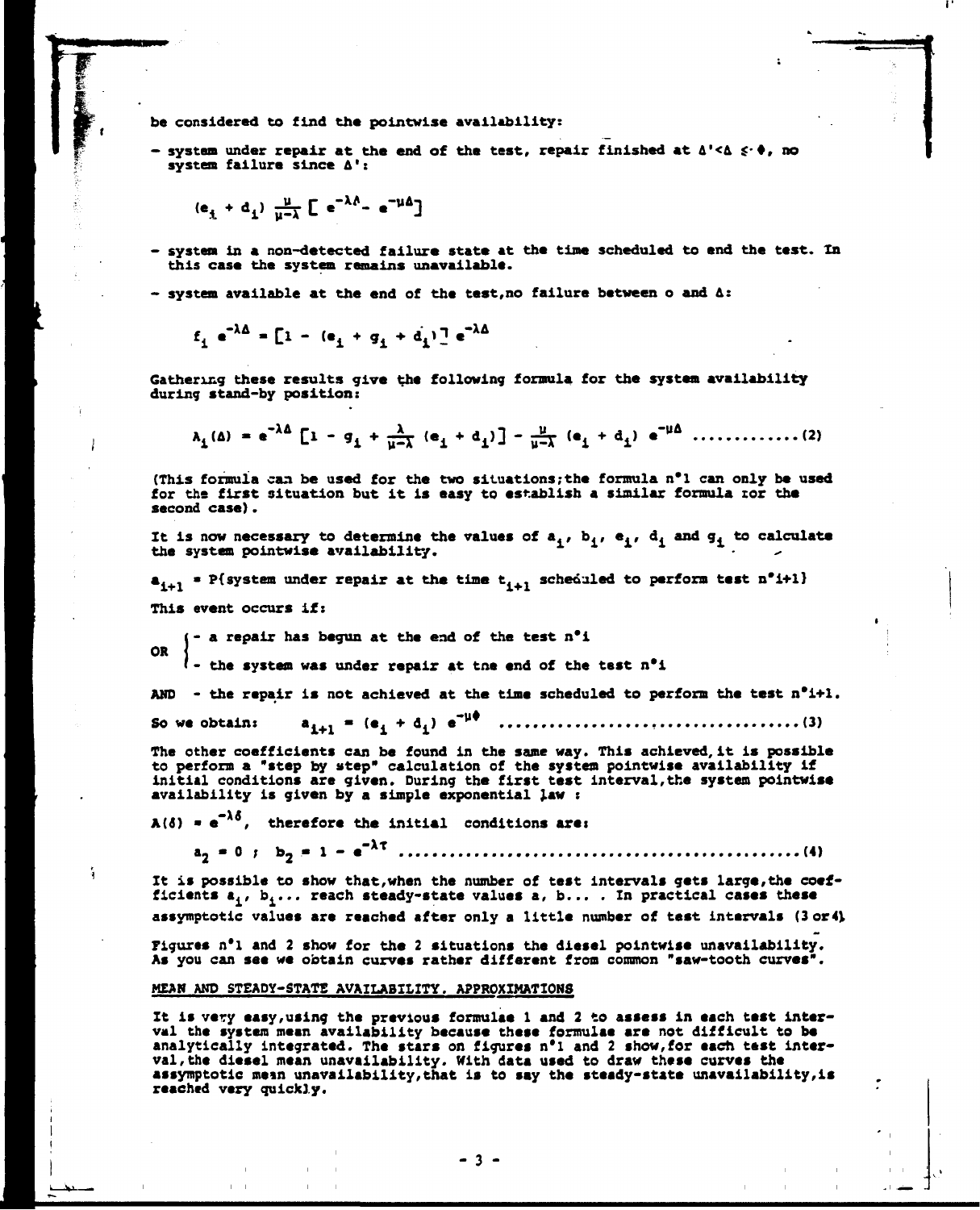**In practical cases, approximations are generally possible because we have:** 

# $\lambda.7 \leq 1$  :  $1 - e^{-\mu T} = 1$  :  $\mu >> \lambda$

**Then it is possible to find approximation formulae from the exact formulae:** 

| $\overline{T}_2 = \gamma \frac{\pi}{\tau} + \frac{\lambda \phi}{\mu \tau} + \frac{\gamma_{\text{t}}}{\mu \tau} + \frac{\lambda \phi^2}{2 \tau} + (1 - \gamma) \frac{\lambda^{\prime} \pi^2}{2 \tau} + \frac{\lambda \pi \phi}{\tau} \dots \dots \dots \dots \dots \dots \dots \dots \dots \dots \tag{6}$ |  |
|----------------------------------------------------------------------------------------------------------------------------------------------------------------------------------------------------------------------------------------------------------------------------------------------------------|--|

In these formulae,  $\gamma_+$  is the total probability for the system to fail because of the test:  $\gamma_+ = \gamma + (1-\gamma)\lambda'$ **T**. These formulae are of very practical use because they are easy to hand-calculate.  $\bar{I}_1$  corresponds to the first situation and  $\bar{I}_2$  to the **second one.** 

**It is now possible to compare the exact results with those given by the approximation formulae:** 

**TABLE 1 - Comparison between exact and approximation results of steady state unavailability.** 

| exact values         | approximation values |  |
|----------------------|----------------------|--|
| $1.147 10^{-2}$      | $1.1510^{-2}$        |  |
| $8.73 \quad 10^{-3}$ | $8.8 \t10^{-3}$      |  |

**As you can see these results match very well. Î\*. is higher than T,,this is due to the fact in the first situation the diesel is unavailable during the test is performed,therefore the test duration has a strong influence on the system unavailability. This influence does not exist for the second situation.** 

## **TEST INTERVAL OPTIMIZATION**

**If the diesel could not fail on stand-by position (X\* 0), it would be of no interest to perform any test. On the other hand,if the diesel could not fail because of tests,it would be interesting to test it frequently. In the first case,the test interval would be equal to infinity (no test at all),in the second case it would be equal to zero (continuous test). Between these two extremes,the feeling is that an optimum test interval might exist.** 

**The first approach to determine the optimum test interval is to look for which value of T the derivative function of the steady state unavailability is equal to zero:** 

 $\frac{d}{dx}$  **T** = 0 <=>  $\tau_a$  = optimum test interval.

**For the first situation we find:** 

**-;-{ \* ( f •\*) +^£ } 1 / <sup>2</sup> (7)** 

In the same way, the 2<sup>nd</sup> situation gives:

**1/2 T ;**  *m t \* Zjf- ' Ï ~ " \** **X \*( 1 " Y , 3 + 7T}**  *W* 

**These formulae lead to the optimization of the steady-state unavailability. Another approach consists of considering the real mean unavailability instead of**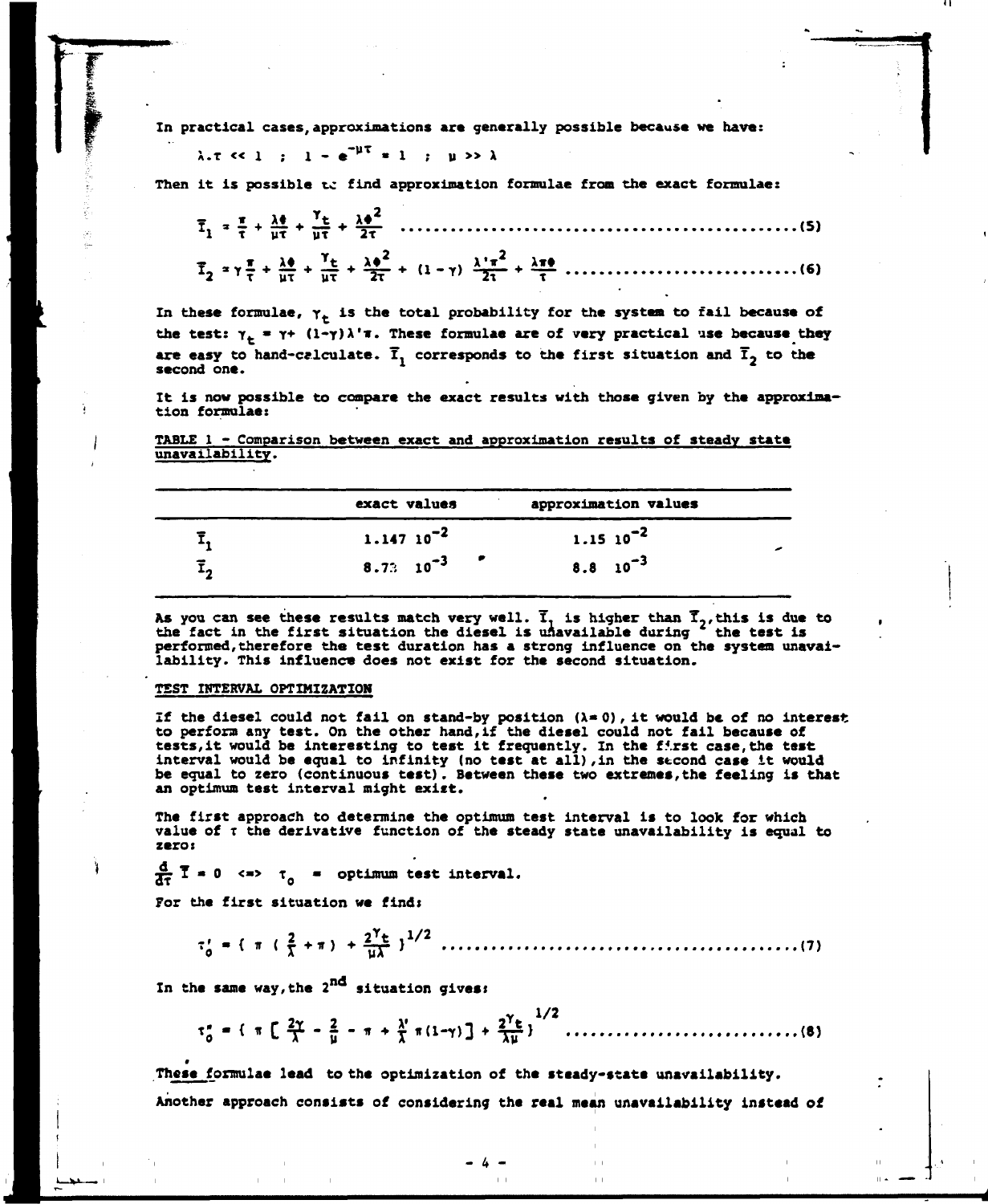**the steady-state unavailability. The mean unavailability of the system is given by the following formula:** 

**T(O,JCT) - 1 - £ (\x + 7»2 + ...** *\* \ )* **(9)** 

**(A. is the mean availability in the test interval n\*i).** 

**This formula allows to assess the system mean unavailability for a given duration T » kx like for instance one year, k is the number of test interval scheduled to be performed during T.** 

**It is possible to consider the mean unavailability as a function of the test inter**val  $\tau$ . This is shown on figure n°3 for the 2 situations we have previously defined.

Unavailability as a function of t is a U-shaped curve which is quite flat in the**neighbourhood of its minimum. The minimum of the curve corresponds to the -optimum test interval. It is then easy to choose with the help of such a curve the test interval to be used to give the minimum mean unavailability for the system.** 

**For the first situation the curve shows that the minimum is obtained for a test interval between 500 and 700 hours with a minimum mean unavailability of about 1.1 10-2.** 

**In tne same way the minimum is obtained, for the second situation, for a test interval between 250 and 350 hours with a minimum mean unavailability of about 6.9 10-3.** 

**It is possible to find in each of the 2 situations an approximation formula to assess the minimum mean unavailability of the system:** *"* 

**\*'»» \*<T;\_- \* +J) (10)**  *\*"\* '* **X(t <sup>s</sup> + è> (11 )** 

**Using formulae 7, 3, 10 and 11 we find:** 

|  | $\tau_0'$ = 594 h  |  |  | $I'_m = 1.14 10^{-2}$   |
|--|--------------------|--|--|-------------------------|
|  | $\tau_0^* = 296$ h |  |  | $I_{m}^{*} = 7.10^{-3}$ |

These results are perfectly correct with regard to those given by the curves.

So, using approximation formulae it is very easy to find the optimum test interval and the corresponding mean unavailability. As the curve is very flat in the and the corresponding mean unavailable corresponding to the the the internal neighbourhood of the optimum, it is possible to choose for the test interval an<br>Avact number of the veeks or months. **exact number of days,weeks or months.** 

**Another interest of the U-shaped curve is that for a given value of the mean unavailability there arc 2 corresponding values for t. Then choosing the larger one (T ) leads to a minimum number of test to be performed. This is interesting from a cost point of view.** 

## **CONCLUSION**

**We have only tried in this paper to show how to improve the "saw-tooth curve" nodal. It was impossible to explain herein the whole theory in detail but this can be found in the reports we have realized on this subject (1), (2), (3), (4).** 

**We hope to have shown the interest of this model and its ability to take into account many reliability parameters. Exact formulae are easy to use in computer code and we are developing the INDIGO code on these bases. Approximation formulae ara'easy to hand-calculate so,they are of very practical use.** 

**Of course,it is possible,on these bases,to assets pointwise,mean and sttady-state availabilities of more complex systems (series, parallel ...) but,may be,it could**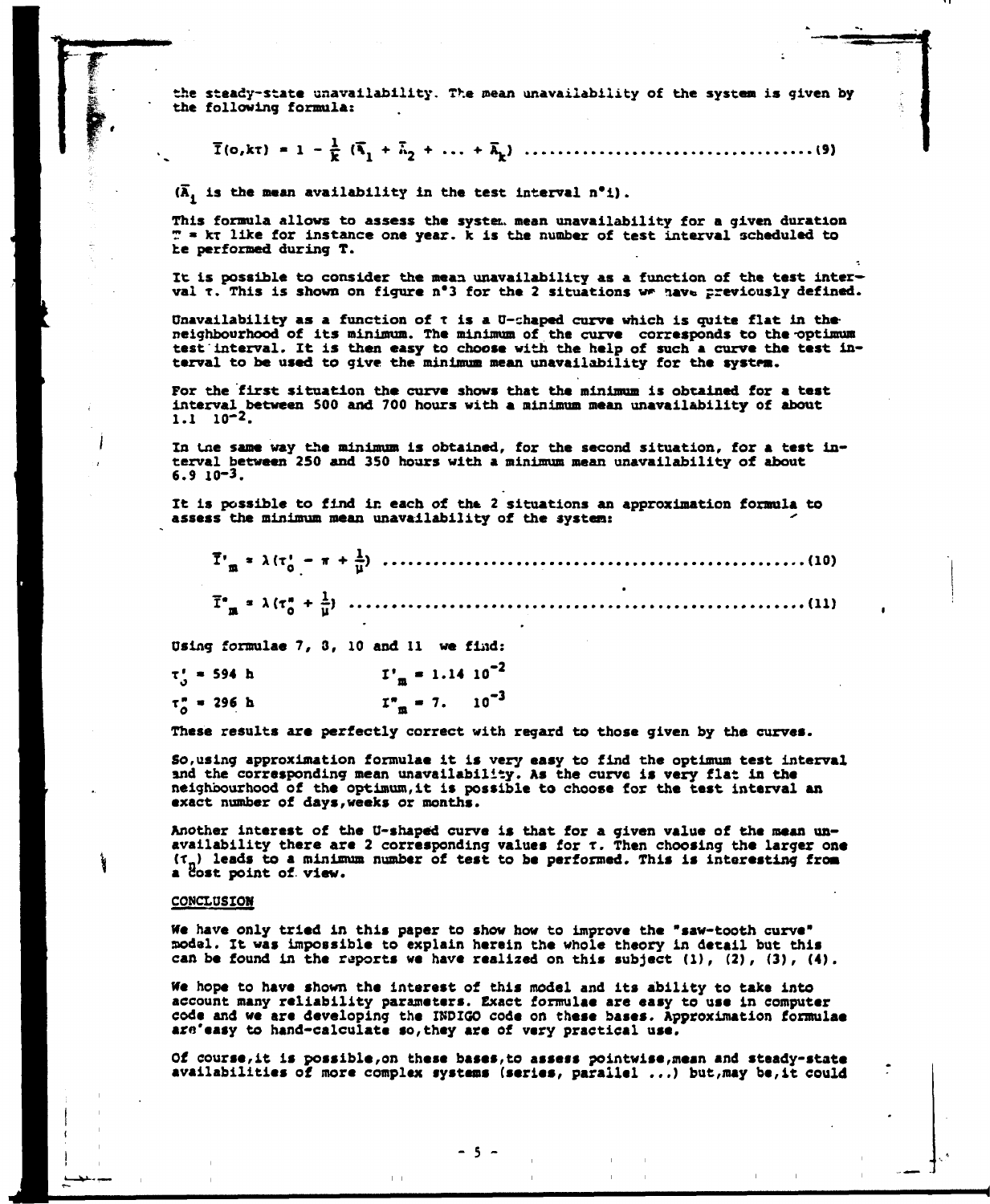**be a subject to propose to the third National Reliability Conference .** 

**SYMBOLS USED** 

- **r test Interval**
- **ir \* test duration**
- **X stand-by failure rate**
- **X' « running failure rate**
- **u repair rate**
- **Y \* probability to fail upon demand**

 $A_i$  ( $\delta$ ) or  $A_i$  ( $\Delta$ ) = pointwise availability

 $\overline{I}_1$  or  $\overline{I}_2$  = mean unavailability

**1\* or Ï" • minimum mean unavailability** 

**T(o,T) - mean unavailability for a given period of time** 

 $\tau_0'$  or  $\tau_0''$  \* optimum test interval.

**REFERENCES** 

- 1. Signoret, J.P., 1976, "Disponibilité *i'un* système en attente périodiquement testé" **DSN report n\*113,C.E.A.,France.**
- **2. Signoret,J.P., 1976,"Optimisation de l'intervalle entre tests et de la disponibilité des systèmes en attente - Application a 2 diesels de secours en parallèle", DSN report n'114,C.E.A.,France.**
- **3. Signoret,J.P., 1976,"Disponibilité d'un système en attente périodiquement testé» Calculs approchés - Optimisation", DSN report n\*129,C.E.A.,France.**
- **4. Signoret,J. P., 1978, "Disponibilité d'un système en attente périodiquement testédurée du test non négligeable - test non efficace 1 100% - Système redondant d'ordre 2", DSN report n\*206,C.E.A.,France.**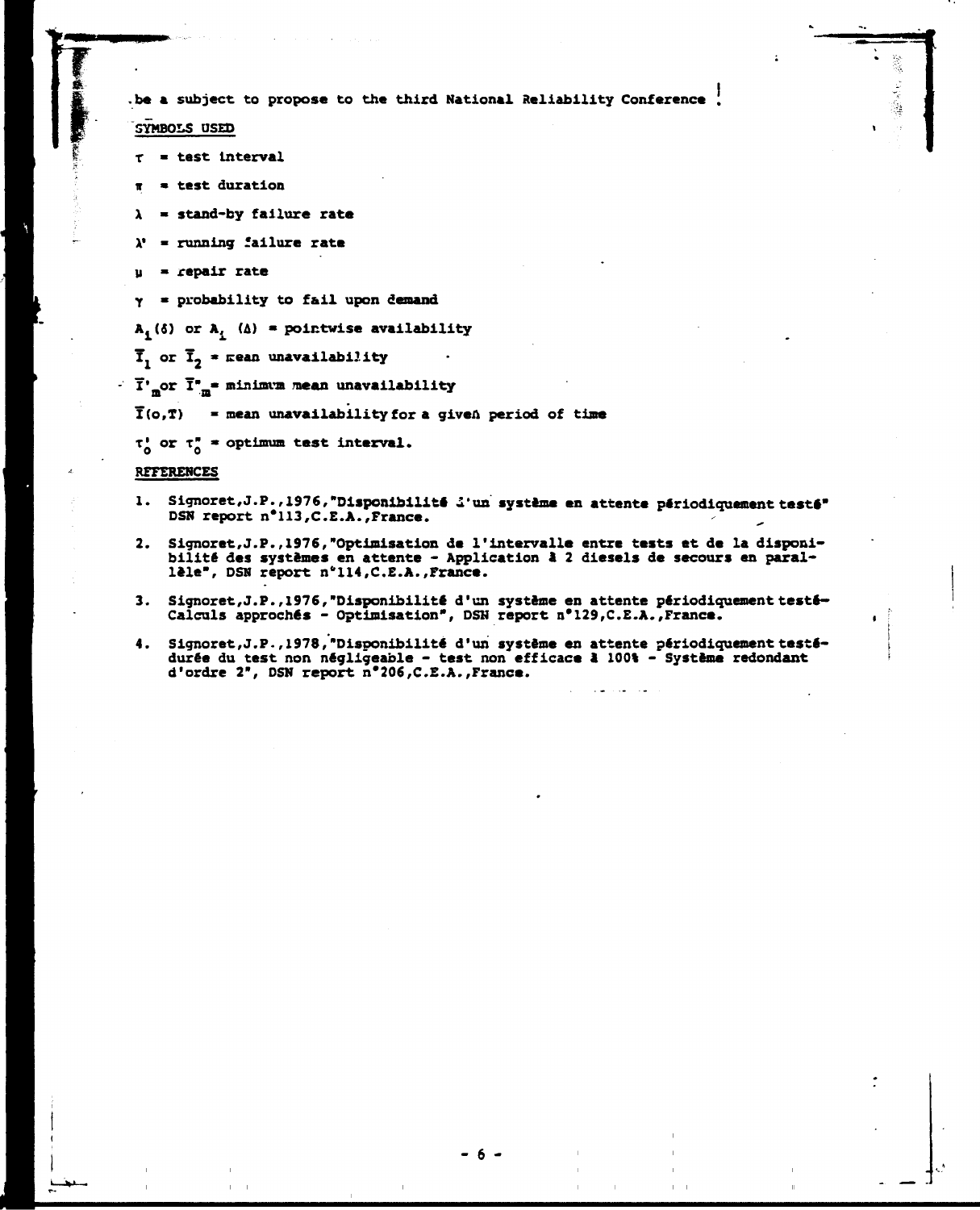

**- 7**